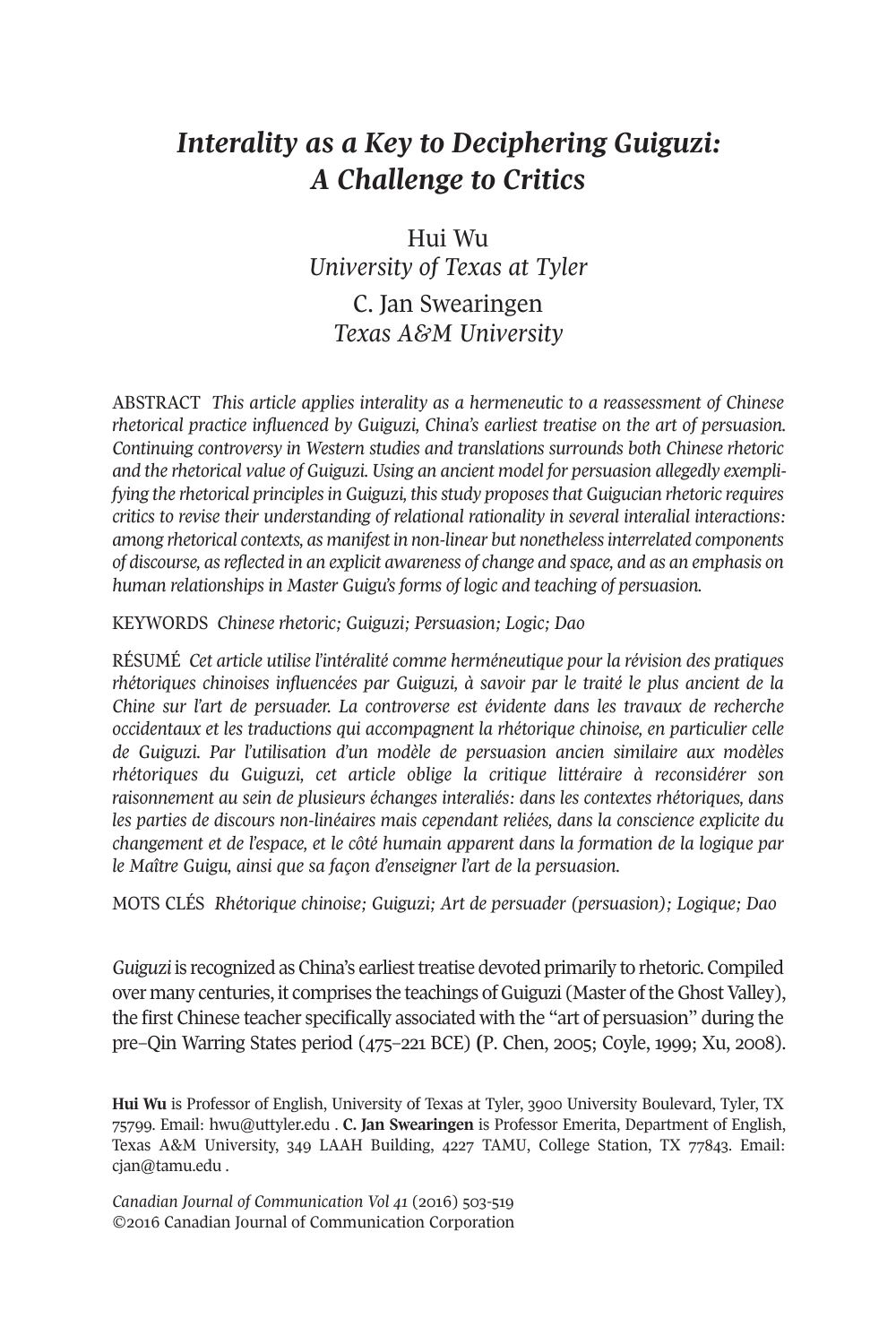by some acc[ou](#page-14-2)nts, he taught about 500 students during the same period as Aristotle  $(384-322$  BCE)<sup>1</sup> (H. Liu & H. Liu, 1996; Xu, 2008; S. Zhang, 1990). His students, according to *Shi Ji* (史记 *The Grand Scribe's Records*), include famous persuaders, or "Chinese sophists," Su Qin and Zhang Yi (Crump, 1964; Forke, 1901; Ssu-Ma, 1994). While Guiguzi is well known in China, he has been widely rebuked by classical scholars within Confucian circles during and aftertheWarring States period. Forthis reason,the*Guiguzi* text is little known in the West. the few Western scholars who study *Guiguzi* rebuke Guiguzi's rhetoric as an "anti-rhetoric," emphasizing manipulation, and question whether it can be considered a model for valid logical reasoning (Gentz, 2015; Jullien, 2004). Guiguzi's principles of rhetoric are said to be exemplified by Chu long in the story of "Chu lo[ng](#page-14-1) Persuaded the dowager Queen of Zhao" (觸讋说趙太后 *Chu Long Shui Zhao Taihou*)2 in *ZhanGuo Ce* (戰國策), a historiography of warfare and strategies during the Warring States period (Gentz, 2015). Scholars in both China and the West have used this anecdote to explain Chinese rhetorical practice, yet for opposite reasons and purposes. In China, this tale teaches not only effective rhetorical strategies for persuading a difficult, almost resistant, superior in a one-on-one setting, but also moral principles of fairness in governance ("Chu Long Persuaded the Dowager Queen of Zhao" [hereafter "Chu Long"], n.d. Wu's translation. In the West, however, the tale has been seized as "a brilliant illustration of Guiguzi's principles" as "manipulative principles" (Gentz, 2015, p. 1012).

Continuing controversy presents the challenge of *Guiguzi* to critics, inviting a revised hermeneutic in order to reassess its alleged "dubious logic" (Gentz, 2015) and clarify its reasoning processes as exemplified by Chu long. only by examining*Guiguzi* on its own terms can we review the text and its rhetorical principles accurately, and thus better understand its significant impact on Chinese rhetoric and oral communication in antiquity and the present. to this end, Geling Shang's (2015) and Peter Zhang's (2015) theories of interality and interalogy are useful in expanding interpretative frameworks for comparative studies of rhetoric. Interality provides a new hermeneutic for understanding relational rationality in Chinese rhetoric and persuasive processes. It is particularly well suited to an exploration of Chu long's practice and Guiguzi's teaching of rhetoric in relation to the inner-outer layers of "logic." This article gives particular attention to the key points of Guiguzi's teaching of building human connections, his teaching of non-confrontational, and silent, when needed, approaches to the audience's sentiments, and his presentations of how surroundings affect the shaping of speech.

First, let us read Chu Long's story:<sup>[3](#page-14-0)</sup>

When the Dowager Queen of Zhao first took charge of state affairs, Qin launched a sudden attack. Zhao sent a request for aid to Qi, but Qi replied, "We will dispatch troops only if you send the lord of Chang'an to us as a good-faith hostage." The Queen flatly refused. Her ministers strongly remonstrated with her, but she told them in no uncertain terms, "I will spit in the face of the next person who tells me I must send the lord of Chang'an as a hostage!"

The General of the Left, Chu Long, requested an audience with the Dowager Queen. She was sitting in a rage awaiting him as he entered the hall.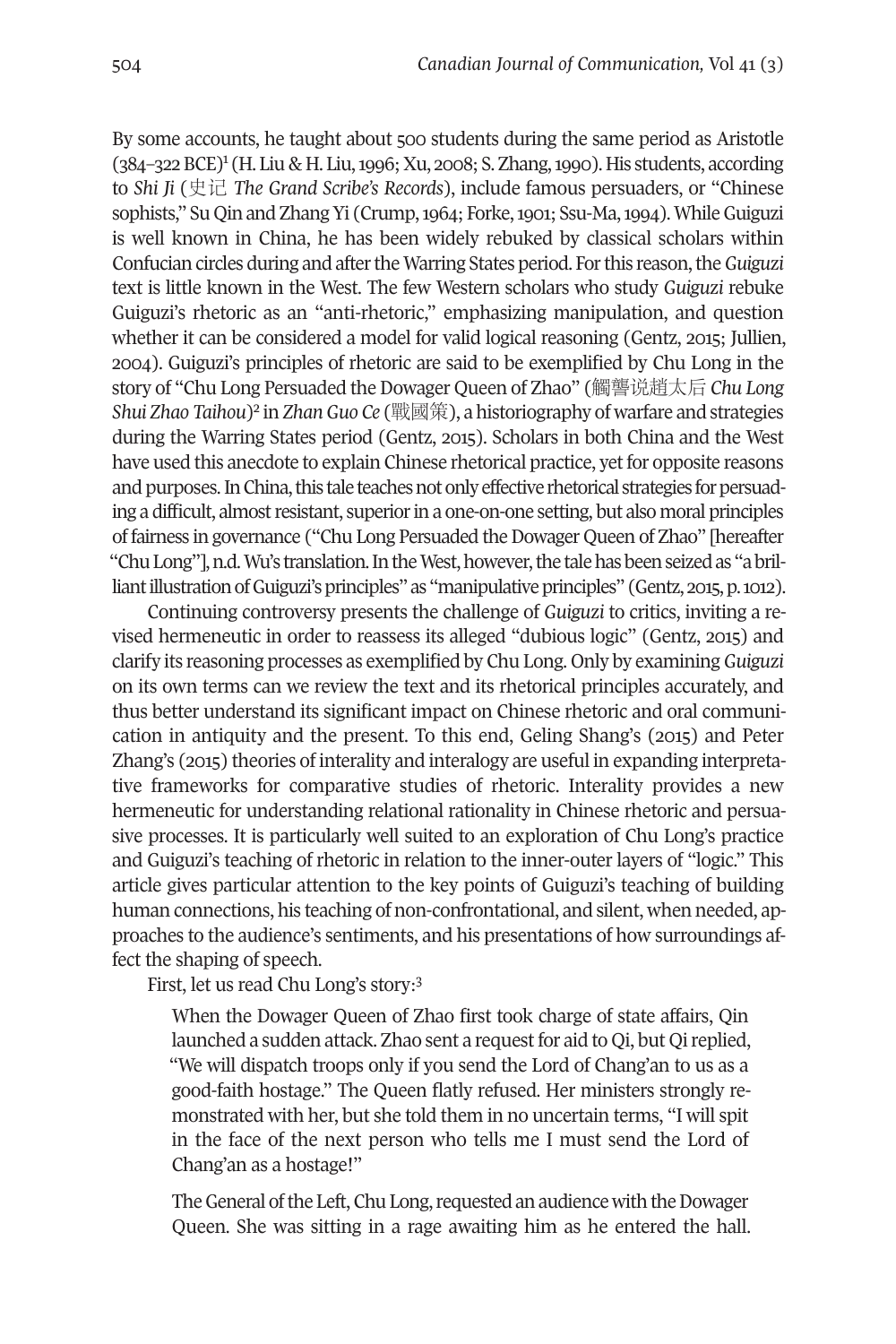Though he made an effort to hurry, he shuffled very slowly across to stand before her. "your aged servant has an injured leg," he apologized. "I cannot walk very quickly. That is why it has been very long since I have been able to come see you. From my own ills Ifelt a sense of empathy, and concerned that your majesty might also be suffering from so[me](#page-14-3) ailment.I have looked eagerly for an opportunity to visit your majesty."4 The Queen replied, "I myself must depend upon a sedan chair to move about." "May I trust that your majesty's appetite remains healthy?" "I live entirely on gruel." "I find that I am frequently without any appetite at all now," said Chu long, "and so I force myself to walk three or four li each day. It lets me find a little pleasure in my food, and it is good for my body." "I could not manage as much," said the Queen. Her fierce countenance had somewhat relaxed.

Chu long said, "I have an offspring named Shuqi, my youngest son. He is a worthless youth, but in my dotage I love him dearly and wish that he could wearthe black robes of the Palace Guard. And so your aged servant makes this request at the risk of his life!" "I am pleased to approve it," said the Queen. "How old is he?" "only fifteen," replied Chu long. "Very young indeed. but it has been my hope to see him well taken care of before I fall by the wayside." "So men too dote upon their young sons?" asked the Queen. "More than women," replied Chu Long. "Oh no," laughed the Queen. "With mothers it is an extraordinary thing!" "And yet," continued Chu long, "if I may be so bold, it seems your majesty loves your daughter, the Queen of Yan, more than your son, the Lord of Chang'an." "You are mistaken," replied the Queen. "I am much fonder of the lord of Chang'an." "When parents love their children," said Chu long, "they plan for their futures with great care. When you sent off your daughter upon her marriage to the king of Yan, you clung to her heels and wept, bereft with grief that she was departing far away. but once she was gone, you prayed at every sacrifice saying, 'let her not return!' It was not that you did not long for her, but that you were set on her future, and hoped that her sons and grandsons would one day sit upon the throne in yan." "yes, that is so," said the Queen.

[Chu long said,] "Now, from the time that Zhao first became a state until three generations ago, was there any younger son of the royal family who held an estate as a marquis whose descendants still hold that title?" "No," said the Queen. "And this is not only so in Zhao. In other states, are there any descendants of such younger sons still in possession of the ranks of their forbears?" "I have not heard of any." "In some of those cases," said Chu long, "the younger son met disasterin his lifetimes; in other cases it was his sons or grandson who encountered misfortune. How could it be that every such younger son was unworthy? Misfortune came to them because they were granted high honors without having achieved any merit, awarded rich gifts of land without having worked for them, and bestowed great emblems of rank and office. Now your majesty has honored your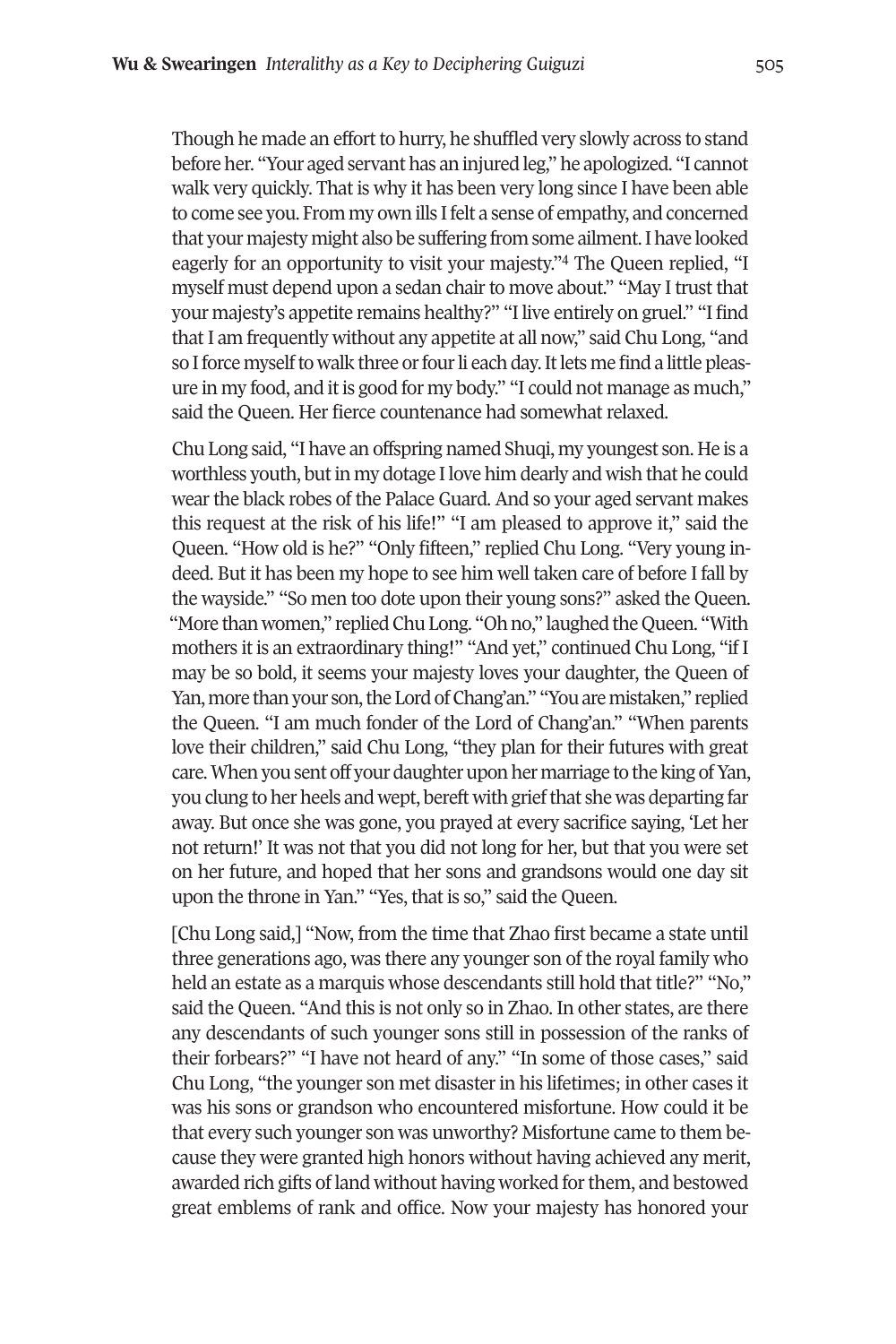son with the title lord of Chang'an and given him an estate of rich and fertile lands, bestowing on him great emblems of rank and office. yet to this day you have not allowed him to do anything to win merit for the state of Zhao. Should the unthinkable happen and your majesty suddenly pass from the scene, what support could he rely on in the state of Zhao? It is because it seemed to me that you had not planned very carefully for his future that I presumed you did not seem to care as much for him as for your daughter, the Queen of Yan." "All right," replied the Dowager Queen. "I leave it to you to arrange things as you see fit."

thereupon the lord of Chang'an was provided an escort of a hundred chariots and sent off as a good-faith hostage, and the troops of Qi were quickly dispatched.

Chu long's persuasion, from a Western point of view, according to Gentz (2015), shows "very little rhetoric here. No brilliant speech, no refined literary forms, just a number of seemingly unrelated themes that are used to educe easy common sense commitments to certain values from the Dowager Queen and a number of very subtle questions following these commitments" (p.1012). Not only isChu long's logic dubious, but his advice is a "perfectly disguised" remonstrance and his practice exemplifies "the process of applying manipulative principles" in*Guiguzi* (pp.1012–1013). Forthis reason, Guiguzi's principles are dismissed as ethically and logically dubious, being "all about the counterpart and about keeping oneself hidden and silent so that the counterpart cannot see what one is doing and, ideally, is convinced that his decisions were made all by himself" (p. 1010). In other words, *Guiguzi* is read as teaching, in its "astonishing," "absolute tone," how to convince the audience to do what the persuader wants them to, but under the presumption that they act on their own behalf. For the persuader's behavior of leading the single-person audience without being led by him to win power over him is not treated in the text as manipulation, "but as normal—even the ideal course to follow ... Even our own Machiavelli never envisaged such a state of affairs" (Jullien, 2004, pp. 156–157). It is claimed that in the *Guiguzi*, "the persuader is not a great stage performer" but a "*Master ofDisguise*" (Gentz, 2015, p.1010, emphasis in original). therefore, *Guiguzi* is "a treatise on antirhetoric" that shows "little interest in the procedure of argumentation, the different parts of discourse, and the figures of rhetoric" (Jullien, 2004, pp.154,156). From aWestern perspective, "Manipulation, not persuasion, is the Chinese way" (Jullien, 1995, p. 69).

However, the Chinese reading of Chu long's dialogue is that

the art of persuasion in 'Chu Long Persuaded the Dowager Queen of Zhao' is part of the legacy recorded in *Zhan Guo Ce. …* the persuaders were eloquent and good at reasoning to demonstrate the principles. Their speeches are rich in content and enlightening to the mind; their discourse patterns are brilliant to appeal to emotions and reasons. ... They remain the brightest art forms today. ("Chu long," n.d., pp. 4–6)

largely invisible to a Western mind are interalities threading several "unrelated themes" (Gentz, 2015) in Chu Long's interlocution with Dowager Queen Zhao. Western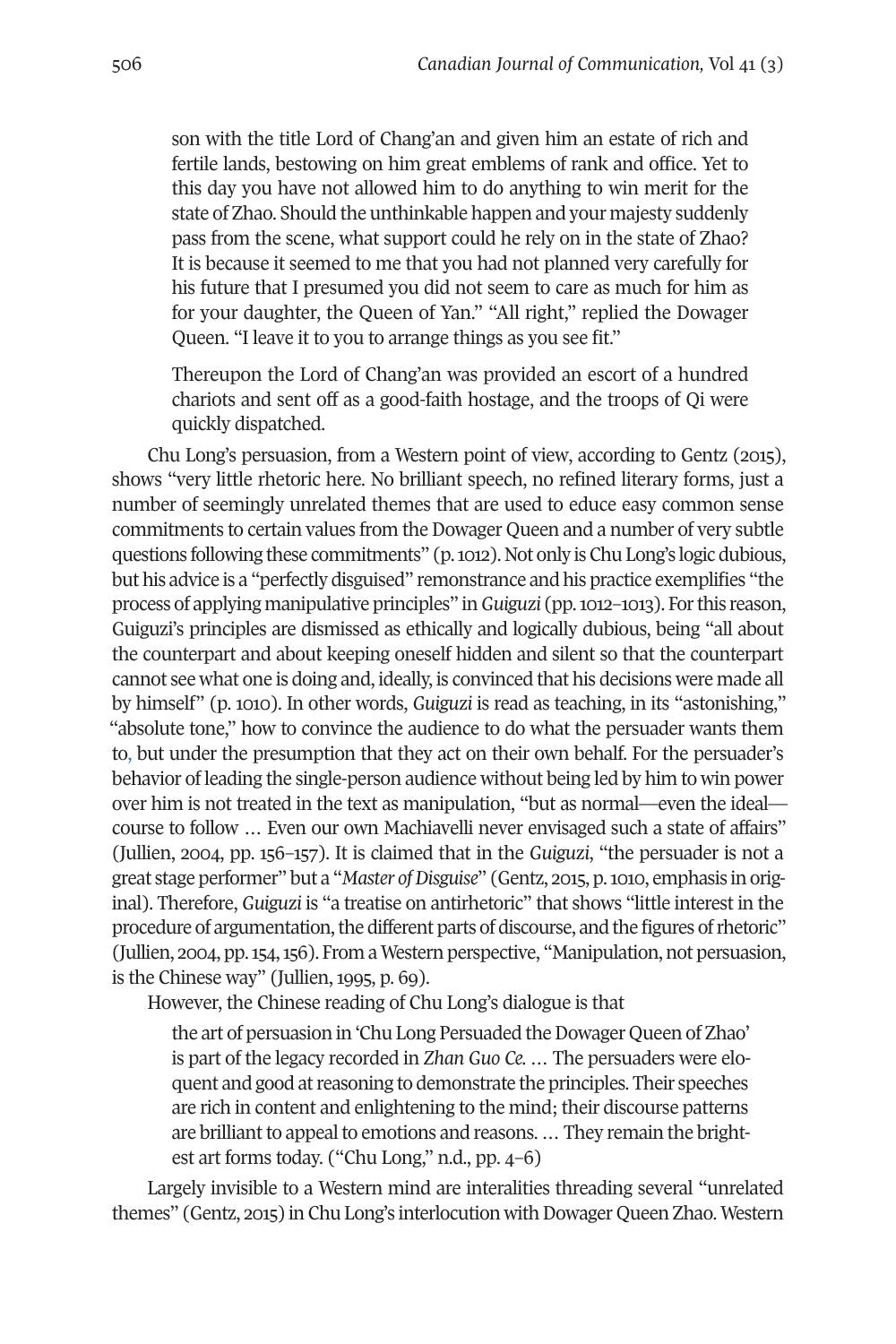critics' criticism of Chu long for "manipulating" her has much to do with the questions of sequence or substance in the reasoning process. Without filling in the interalities, or the *jian* (間) that stands for the emptiness around, within, and between objects (Shang, 2015; P. Zhang, 2015), it is difficult to see the interplay of the themes in Chu Long's interlocution with the Dowager Queen. Although it may not follow the so-called linear sequence in what Western critics believe as logical, its themes comprise the substance of Chu long's persuasion but also leave much emptiness for the audience to fill in to see their relations and the rationality behind them. In other words, Chu Long's locution requires an eye for an interalogy to understand its relational rationality. the difference between Chinese and Western critics is the sensitivity to and the capability for filling in the interalities among the three majorthemes in Chu long's interlocution with the Dowager Queen of Zhao.

As Chinese scholars explain, Chu long's "art of speech" (*shuohua de yishu* 說話 的艺術) employs nine strategies ("Chu Long," n.d.). Six of them aim to make connections with the audience. they are evading confrontations (*bi qi fengmang* 避其锋芒); expressing care and greetings (*guanxin wenhou*关心問候);relaxing tensions (*huanhe qifen* 缓和氣氛); talking extensively about daily lives (*dahua jiachang* 大話家常); shortening the distance (*lajin jüli* 拉近距离); and catering to the favourite (*tou qisuohao* 投其所好) ("Chu long," n.d., pp. 3–6). they are all accomplished through Chu Long's slow walk and greetings (*qing an* 请安) to the Dowager Queen in the beginning, which exemplify Guiguzi's teaching of building human connections. to Guiguzi, persuasion is not only an art of convincing the audience, but also an art of building human relations. For instance, persuaders "should follow the will of others to hold their footing against different opinions" (*Guiguzi*, in press, I.1.2 [hereafter *Guiguzi*]). to this end, they must

[c]arefully examine what people on the other side hold to know truths and untruths about them. learn about their wishes and desires to understand their ambition and intent. Subtly critique their statements to make them open up with disagreement and seek the true meaning behind it to benefit from their point of view. (*Guiguzi*, I.1.2)

Chu long's process of reasoning requires the understanding of interality between his observation of the Dowager Queen's sentiments and his rhetorical strategies, an interality essential to Guiguzi's teaching, as follows: "[P] raise those who are keen on learning the arts and crafts and promote their reputation. test them and show fascinations about their amazement to tie their heart. Learn from them for proven evidence. Study their background and put their past experiences in order. this is the way to win their heart" (*Guiguzi*, III.3.6). Chu long's slow walk may have allowed him to observe the mood of the Dowager Queen, and his *qing an* also allows him not only to show respect to her as the new ruler but also to shorten their distance.In doing so, Chu long, indeed, practices Guiguzi's teaching:

Try to remain calm and silent in order to hear what the other person says and examine his activities. you can discuss myriad phenomena; you can make distinctions between male and female. Although things under discussion may be of little value, the trivial helps you understand their genera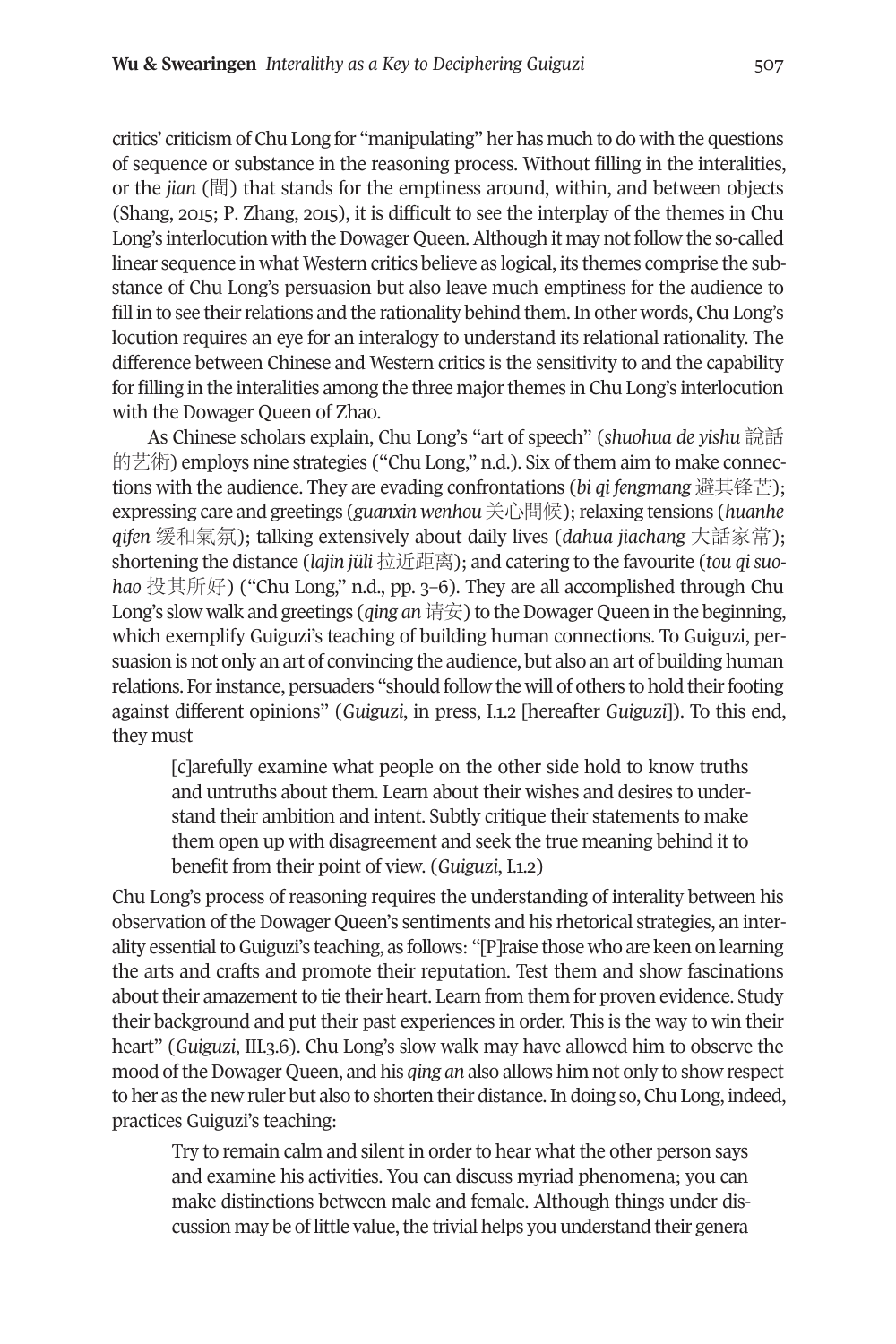(*jian wei zhi lei* 見微知纇). … respond with this principle of the *Dao*, and you will never miss a target (*fu ying bu shi* 符應不失). (*Guiguzi*, I.2.4)

besides these six, the other three strategies—leading the audience into the urn [intended topic] (*qing jun ruweng* 請君入瓮), demonstrating scruples or principles (*xiao zhi yi li* 皢之以理), providing guidance and advisement step by step (*xünxün youdao*循循誘导)—constitute the interalities ofthe three majorthemes: *qing an*, Chu Long's request of his son's court appointment, and his comparison of the Dowager Queen's love for her daughter and her son. they are tied interalogically to his goal of demonstrating the principle of fair governance to the Dowager Queen. Faced with the resistant audience overpowering him and with his life at risk, Chu long cannot perform the Western style of rhetoric to demonstrate what is wrong with the Dowager Queen's refusal to sending her son as the hostage. His only options are guiding her to the principles of the *Dao*, the right way to govern the state, and letting her make the decision on her own. In this regard, the goal of persuasion is, on the one hand, building human connections and, on the other, safeguarding interests of the state through the word, because "language results in losses or gains. A small loss or gain leads to a difficult or easy relationship; a big loss or gain leads to a state's loss or win of a war. this is an important point" ("Chu long," n.d., p. 3). the ethics of the art of persuasion are to help a sensible audience realize core principles and scruples that their decision involves. Adherence to the common good of the state constitutes the principle of the matter, the *Dao*, in Chu long's case. As Guiguzi explains:

As for guarding justice, it means to uphold the principles of humanity and explore the heart of others to connect with them. Deep exploration into the heart reveals what rules it. Manage the inside from the outside to discover the cause behind a matter for success. ... Dishonorable persons are not capable of protecting families according to justice; nor are they capable of defending their states according to the *Dao*. the sages esteem the subtlety and miracles of the *Dao* because it enables them to transform perils to safety and to rescue the ravaged and help them survive. (*Guiguzi*,III.3.7)

For these reasons, Chu long has set a model not only for the art of persuasion but also for an honourable, virtuous advisor who upholds the*Dao* and is thus capable of protecting families and the state, a sage that exemplifies Guiguzi's teaching of rhetoric that weaves rationality with topics and themes, or the substance, through "relations, connections, interactions in and as interality" (Shang, 2015, p. 72). He practises what Guiguzi recommends:

Follow the doctrines on the *Dao* and virtues, compassion and loyalty, rites and rituals of entertainment, and sincerity and integrity for plans and strategies. ... [D]eliberate on advantages and disadvantages to discuss what should be adopted and what should not. ... Make plans with flawless strategies to establish accomplishments and virtues. … When high offices are irresponsible in governance and subordinates become disorderly and conscienceless as a result, fortify approaches to effect changes. (*Guiguzi*, I.3.3)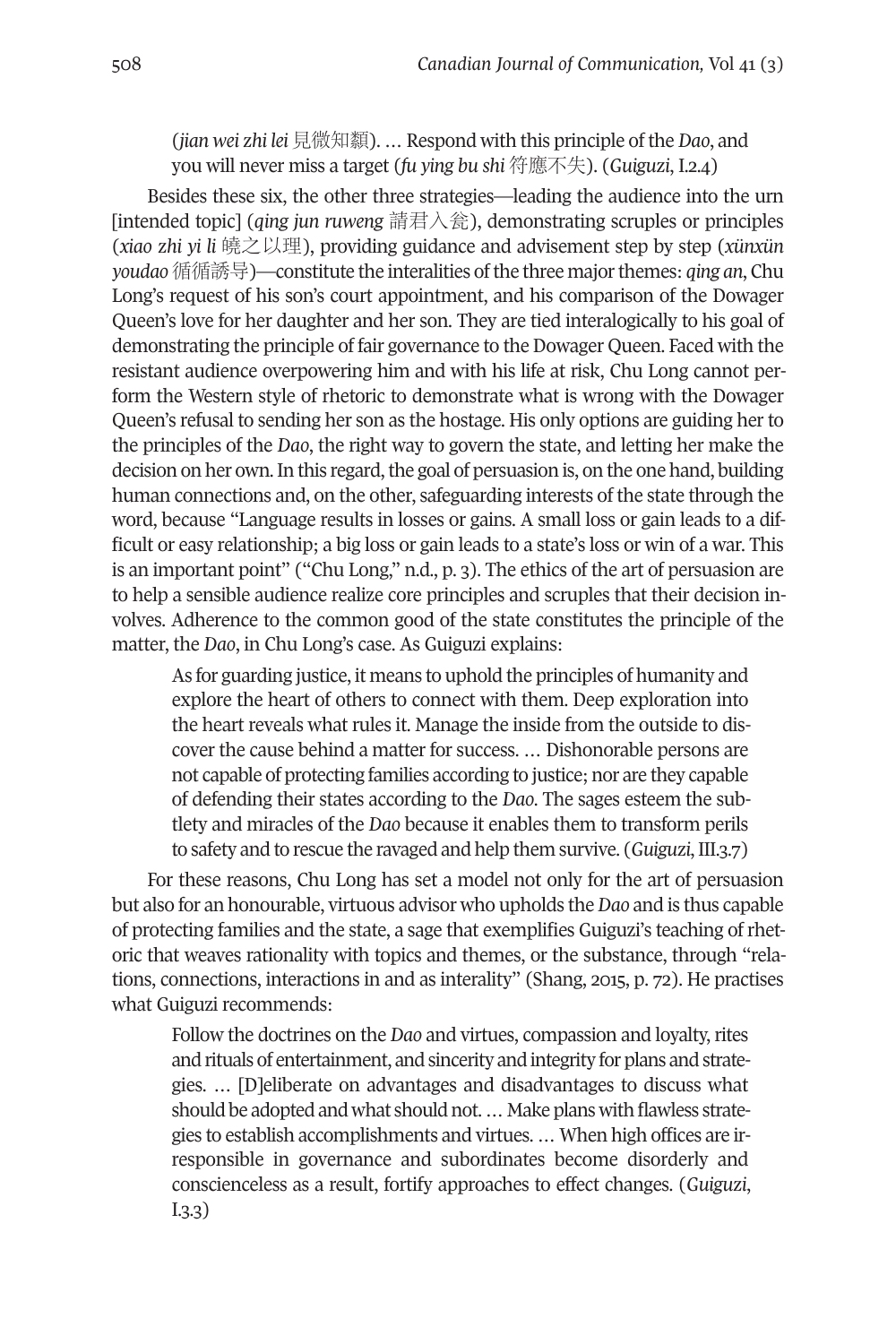Accordingly, the process of persuasion cannot be rigidly set by a certain sequence, as in a rhetorical syllogism, but remains fluid and flexible, changing with space, time, mood, circumstances, and *yin-yang* energies. Chu long represents the sage of rhetoric in *Guiguzi* who balances *yin* and *yang* "to understand the human heart and ways of thinking" and to speak or remain quiet (*Guiguzi*, I.1.1). According to Guiguzi, the sage of rhetoric is a master of *Dao*, who understands the world and observes the *yin* and *yang* dynamics (*Guiguzi*,I.1.1).Heupholds truths againstuntruths (*Guiguzi*,III.1.1,III.1.6), according to the open and shut of *yin* and *yang* (*Guiguzi*,I.1.1). effective rhetoric means that "the approaches, tactics, and timing must dovetail together perfectly. A successful persuader can be heard only by those who hold the same feelings. only those who hold the same sentiment listen" (*Guiguzi*, II.8.4). In other words, the rhetor is mainly concerned with the interality, or resonance, among the topics or themes and his/her relationship with the audience rather than with the linear arrangement of the topics. the "seemingly random themes" connected through interality are "arranged to have a designated place in spacetime" (Shang, 2015, p. 73) to guide the audience to the principle of the matter, the *Dao*. Guigucian rhetoric, exemplified by Chu long's practice, is strikingly different from the singular linear, and in many cases, oppositional, mode of argumentation typical of the Western pattern. Instead, we find a rhetoric that is multiple in its topics and threads of reasoning, non-linear, relational, and in many cases, intimately friendly.AsGuiguzi says, "eloquent speakers (*neng yan zhe*能言者) are associated with virtuous friends to offer generous charity. those who promulgate virtues follow the *Dao*" (*Guiguzi*, III.3.1).

Jullien andGentz illustrate not only misreadings but also contradictory judgments that result from trying to fit the *Guiguzi* into the Western hermeneutic framework, with little acknowledgement that Chinese rhetoric is not built on the Greek tradition. While deemed "anti-rhetoric," compared to Aristotle's definition of rhetoric as an ability to see the available means of persuasion, the *Guiguzi* is also considered "certainly a book that teaches rhetoric" (Gentz, 2015, p. 1016); using Burke's definition of rhetoric as "a means to resolve conflicts through identification" to measure the *Guiguzi*, it seems that "the method of checking and exploring other people's characters aims at constructing a common ground of 'identical kinds' (*tonglei* 同類) to affect their feelings and exert control over them. In this very basic sense the *Guiguzi* does not differ from Western rhetoric" (Gentz, 2015, p. 1016). Again, from a Western point of view, the ethics of the *Guiguzi* and many of the early Chinese travelling persuaders are said to "belong to the side of *consequentialism*" (Gentz, 2015, p. 1017, emphasis added). It is believed that "the originality of the Chinese lies in their indifference to any notion of a *telos,* a final end for things, for they sought to interpret reality solely on the basis of itself, from the perspective of a single logic inherent in the actual processes in motion" (Jullien, 1995, p. 17). Paradoxical as they are, these rhetorical and ethical comparisons are, clearly, hyperboles at best. Finding such Westernized assessments of *Guiguzi* difficult to follow, Garret olberding responds to Jullien, sarcastically, "Were one to define persuasion as simply the verbal art of transforming the doxastic commitments of another, surely no one could insist that persuasion could only flourish in an arena resembling the Gr[ee](#page-14-4)k agora, or would even simply be more frequently present within such" (2002, p. 9).<sup>5</sup>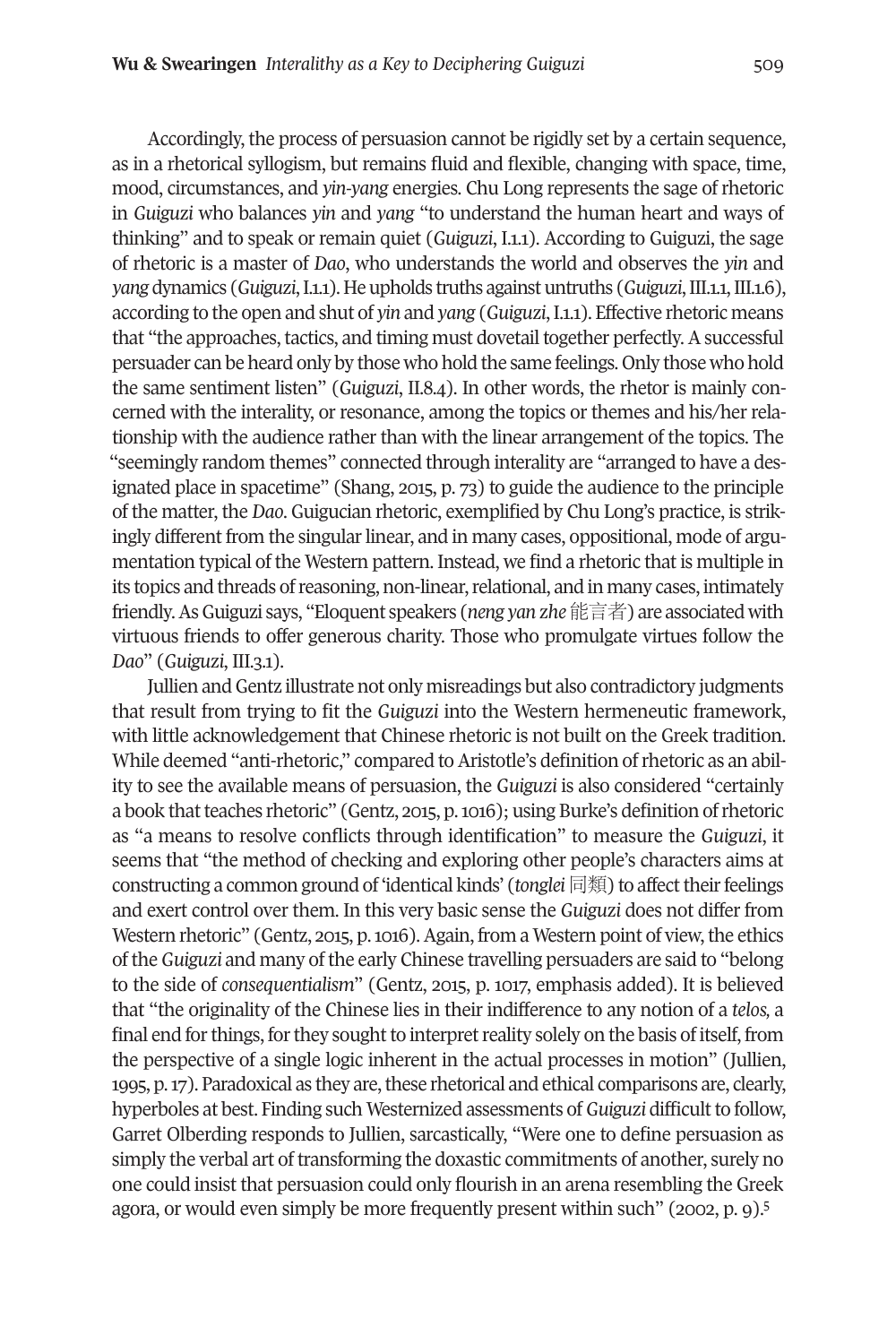the examples of Gentz and Jullien illustrate the inadvisability of looking at Chinese rhetoric through Western lenses. Just as there is no counterpart to our concepts of "substance" as static metaphysical "truth" (Shang, 2015; P. Zhang, 2015), there are few matching concepts of public speech**,** interactive debate, or persuasion. Western readings using a Greco-Roman rhetorical model as the sole template in comparative methodology result in overlooking the one-on-one rhetorical setting and the singleperson audience in the Chinese rhetorical tradition. Ancient Chinese persuaders practised rhetoric primarily in a private setting, most often talking to a one-person audience, who was often assumed to be a ruler, or a superior (Garrett, 1993a; Lu, 1998; You, 2010). From this context developed rhetorical concepts, such as *ming* (to name or define), *bian* (to argue or dispute), *yan* (to speak or narrate),*shui* (to discuss or persuade), and *shuo (to* explain or discuss) (Garrett, 1993b; lu, 1998). Chinese scholars' recent attention to the rhetorical genre of *yu* (語) in *Guo Yu* (國語 *The Argument about the State*), a collection of arguments and interlocutions about state affairs near the end of the Spring and Autumn period (776–470 bCe), demonstrates that ancient China established a rhetorical tradition of its own early on (C. Chen, 2014; T. Chen, 2015; Li, 2015; Shi, 2013). *Yu* (語) stands for an argument about a critical, or difficult, issue in the decision-making process, while *yan* (言) for a straightforward, mostly narrative, speech (li, 2015). Just as argumentative discourse in *Guo Yu* differs from that in the Greco-Roman tradition, Guiguzi's teaching of persuasion differs from Aristotle's. However, they agree on the definition of rhetoric as an ability to see the available means of persuasion. both teach how to identify common ground and how to use an unuttered premise in what Aristotle names the rhetorical syllogism, the enthymeme, in persuasion. From this perspective, in spite of the different forms of logical reasoning and means of persuasion, *Guiguzi* is a treatise on rhetoric.

Although "logic" has been translated into Chinese through a phonetic counterpart (*luo ji* 逻辑), it represents Western styles and forms of logic more than indigenous ideas (l. liu, 2009). Adapted for textbooks during the 1930s and after, *luo ji* imported a Western concept and term with few Chinese equivalents. However, as much recent scholarship emphasizes, this does not mean Chinese rhetoric is illogical, "dubious," elliptical, or otherwise weak **(**Kirkpatrick, 1995; Kirkpatrick & Xu, 2012; l. liu, 2009; Matalene, 1985). These are all negative terms in English; other European encounters with Chinese rhetoric and logic as early as the sixteenth century found the speech and speaking manners of the Chinese "effeminate" (Spence, 1994, p. 43). Interality helps us rethink these encounters between east and West in the arenas of logic, rhetoric, and persuasion. What is missing when these misunderstandings occur? What damage has been done by the habit of seeing Guiguzi's rhetoric as "manipulative" and "of dubious logic"? What are the differences between indigenous Chinese and more recent Western critics of Guigucian rhetoric?

Interalogy illuminates a central rhetorical concept that does not easily translate across languages and cultures: persuasion and its "logical" development. the early "debaters" or "persuaders" of the Zong-Heng school are named in English translations with words that have long had negative connotations, much like their counterparts in Chinese (Gentz, 2015; Lu, 1998; Wu, 2016a, p. 11). It is of particular interest therefore to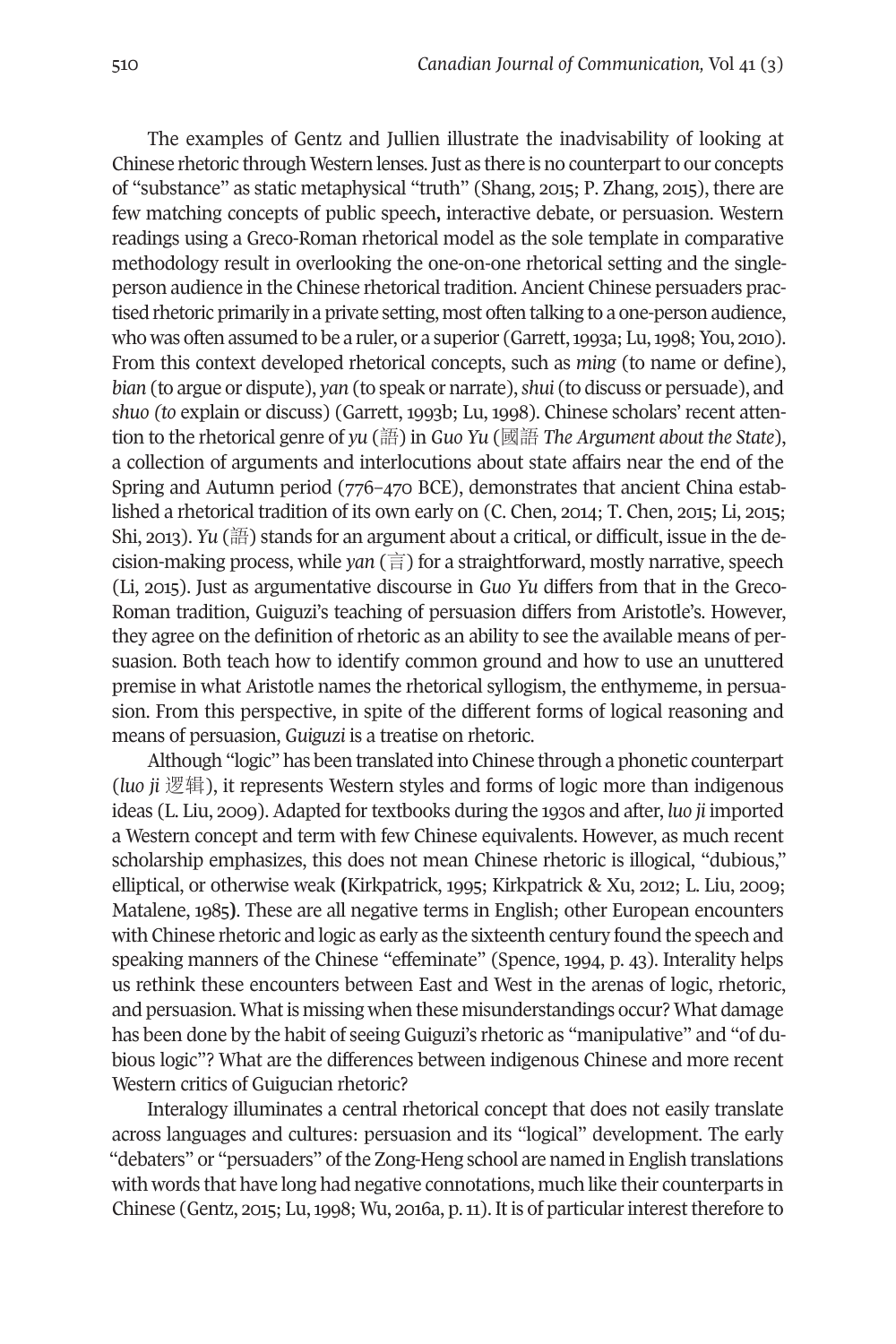look at and unpack the double layers of negative representations of "persuasion" in Chinese rhetoric.Interalogy assists in discovering interalities in the rhetorical practices of early Chinese thinkers. Well before philosophy became identified as a separate field, much less rhetoric, these teacher-thinkers were practising at the boundaries of several cultural domains.

Heidegger and Derrida are frequently invoked to deconstruct early Greek thinkers who began the long tradition of logocentrism favouring truth and substance over flux and contingency (Derrida, 1976). Recall in this context that when Gorgias portrayed the dangers of rhetoric, the term *rhetorike* had not yet been invented. When it was invented by Plato, it was at the onset a term ofrebuke. Gorgias uses the term *logos*to denote this kind of "speech," an interesting variation among the many alternating meanings of *logos*. It can mean true utterance, true statement, argument, reasoned argument, carefully explained precept, and hundreds of other things. Both Empedocles and Parmenides begin ma[ny](#page-14-5) of their teachings with an injunction to "listen to the true order (*logos*) of my words."<sup>6</sup> Heraclitus refers to the *logos* of the cosmos as a law ordering the universe as well as correct or true speech. It is clear that something about arrangement or sequence is at play in these phrasings, a something that invites us to think about the relationship between sequence and substance, between arrangement and meaning. Is something that is "out of order" untrue? From its very beginnings logic denotes a variety of combinations of correct sequence and truth. When Heidegger favours becoming over being, he returns to Heraclitus and other pre-Socratics who embraced a harmonic duality between is and is not, permanence and change, the world of the mind and the world of sense, touch, and feeling.

However, in both Parmenides and Plato, whom Heidegger deems the great dogmatists of Being, Logos, and Truth, there is more give-and-take than is usually acknowledged. Plato writes dialogues, none of which ever concludes. Statements are made and definitions put forward that Socrates often dismantles but without ever giving a final answer. Despite all the discussions of Truth and Justice, among other substances, Plato provides no conclusion. the parallels to the practices of dialogic inconclusiveness in Guiguzi and Confucius are significant. In Plato, as in Guiguzi, any single statement or group of statements by one interlocutor may seem a "final" truth: "Plato's theory of forms." But that is an incomplete rendering, for it is Socrates who advances the theory of forms to many interlocutors who question him. this interalial process is misrepresented or even ignored by later philosophical accounts seeking the One True Plato. Plato's dialogues represent exchanges among interlocutors of different status and maturity. Several of these—the *Phaedrus*, the *Gorgias*, and the *Symposium*—are about rhetoric, defined as proper and effective forms of speaking. the *Phaedrus* emphasizes that because speech is written "on the soul of the hearer," it must be very carefully composed and delivered in a spirit of love and with the purpose of conveying truth. true rhetoric is defined as dialectic, an ongoing search for truth among interlocutors. the *Symposium* also emphasizes speech as loving truth-telling, and itincludes the proposal that speech not spoken and received in love can have no meaning or truth. the *Gorgias* provides a synopsis of the major definitions of and arguments about rhetoric, and it includes a portrayal of Gorgias as an honourable statesman and elegant speaker.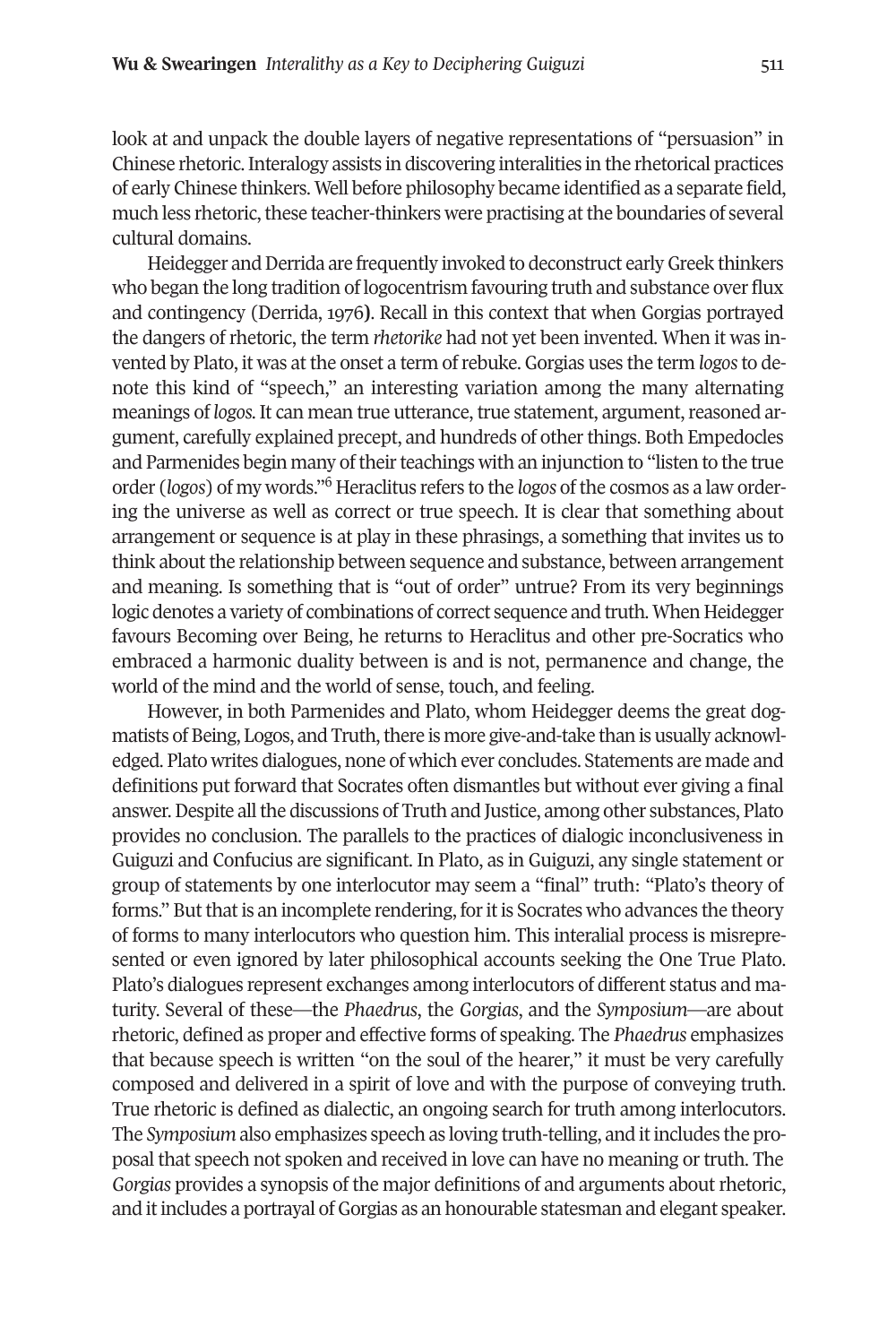It is clearthat later portraits of these early Greek figures have reduced them to farless than the sum oftheir parts.Among these parts were many developing lines ofthinking about rhetoric, including the memory of earlier thinkers' teachings about language, *logos,* persuasion, logic, and truth.

Guiguzi presents several points of comparison to early Greek rhetorical thought and several contrasts as well. the interalities within his work as well as in comparison with and contrast to Greek rhetoric illuminate several key themes common to rhetorical thought and practice past and present, East and West. Earlier Greek practitioners of what came to be called rhetoric, including Plato, exploit numerous interalities within and among their speeches. the rhetorical taxonomy is not yet there, but the practices are. As much as he praises the "way of truth" and denounces the "way of opinion," Parmenides preserves the discussion of each "way" in a dialectical fashion, a representation that is perhaps the larger truth, or teaching of *logos*. there is also much in Heraclitus, the great teacher of flux and change, much beloved of Heidegger, that is pronounced in absolute truth statements, including denunciations ofthe "poets' lies." the "poets" he refers to are the earlier sages and songwriters such as Hesiod, Homer, and Sappho, whose representations of reality he regards as deluded and deluding, a false version of history. Although he extols the ever-changing cosmos, he does not embrace the fluidity of changing views of history and the cosmos. An implicit interality links the arguments of the pre-Socratics and those they rebuke.

Consider the degrees of narrative in these earliest teachings. older stories that include speeches, like the Homeric epics, are being excerpted, sometimes as narratives, sometimes as religious or philosophical teachings. early Chinese writings suggest a similar pattern. the *Zhan Guo Ce* (戰國策 *Legends of the Warring States*) is excerpted, or perhaps parts were lost, so that only shorterindividual speeches and teachings survive (Crump,1998). Guiguzi's portraits of speakers who teach different ways of speaking to different audiences include numerous temperaments and practices described without a clear recommendation of which is to be preferred. this teaching by the implicit is a distinctive feature of Guiguzi. He seems to let the student orinterlocutor finish the thought or make the assessment, use the characterizations at their own discretion. Like Aristotle, and unlike Plato, Guiguzi records a number of types of speech and a number of types of audience in a neutral fashion. Similarly, Aristotle's collected examples include numerous Homeric and later political speeches, and they give special attention to the "oriental" excesses of Gorgias' style. the interalities within Guiguzi's work as well as in comparison or contrast with Aristotle's illuminate several key themes common to rhetorical thought and practice past and present. How is logic defined? As a substance or as a sequence, or both? What is its relationship to argumentation? What spectrums of meaning are given to each of these terms? Similarly, how are persuasion and debate named, conceived, and practised?Are these adversarial models or collaborative practices? In these definitions and practices, what are the roles played by emotion, the heart, and reason, the mind?

Like Aristotle's, Guiguzi's work survives through what very probably were student notes of orally transmitted teachings comprising different interlocutory relationships: sage or advisor to ruler, sage or advisor to other advisors, sage as teacher to students.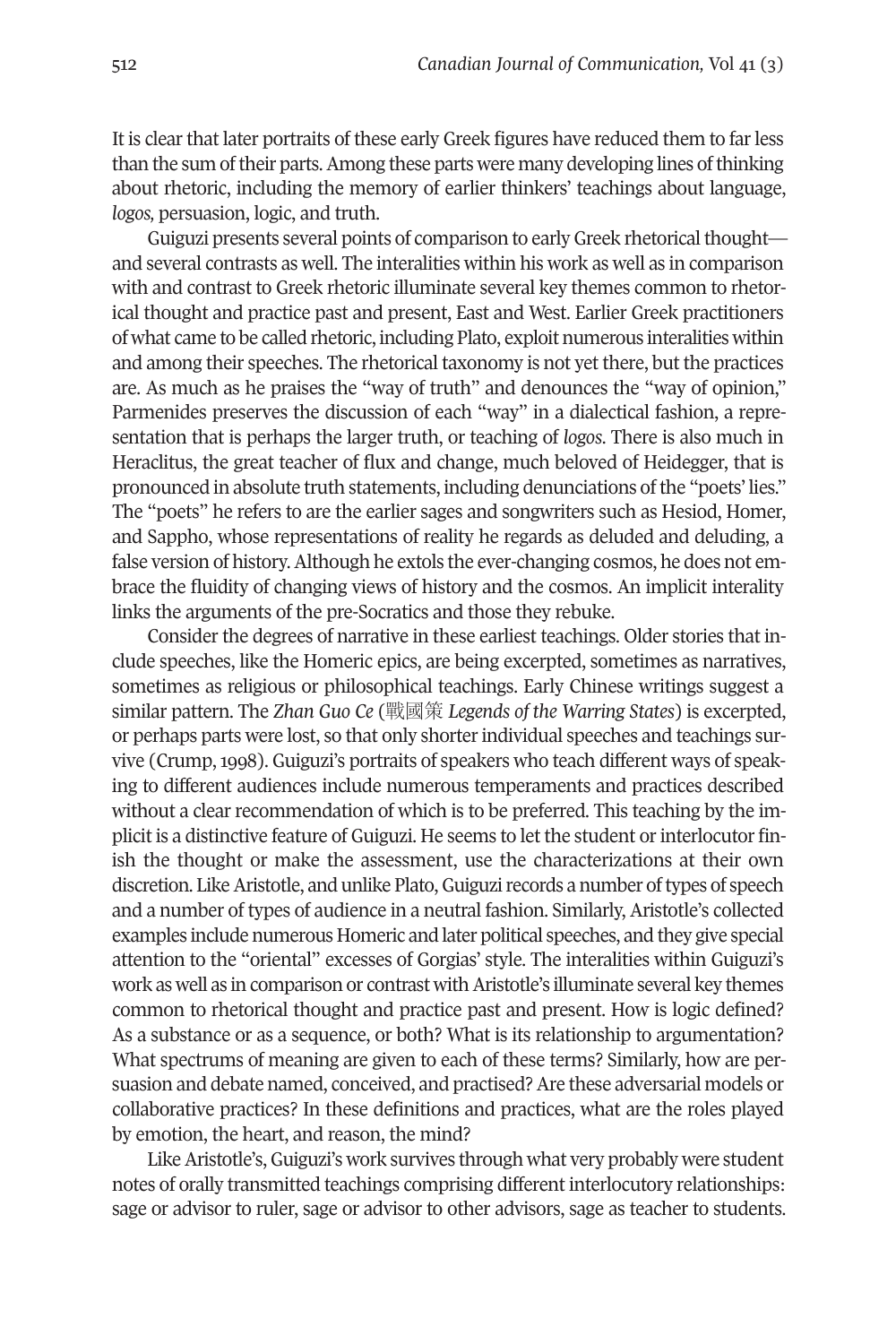The interlocutors are rarely named or identified; the teaching has become a condensed synopsis, a monologue teaching method. While examples of different kinds of speech are presented, it is unclear at many points whether the sagely teacher is recommending or simply describing practices that work or do not work. At other times the examples of speech type or audience type are assessed as effective or ineffective, as promoting trust or undermining it. Guiguzi's discussions of silence and understatement are particularly interesting in this regard. Aristotle's discussions of the enthymeme and of irony bear comparison to Guiguzi's treatments of silence. the enthymeme is sometimes defined as a rhetorical syllogism with a missing or unstated premise. However, its second definition is a syllogism that begins with a commonly held opinion rather than a general truth. In political rhetoric, Aristotle observes, it is often convenient to suppress the unstated premise if it would cause offence or undermine the argument. Irony is a tone or style with similar purposes.Aristotle notes that men speak in candour to their equals but in irony to those below them. Dissembling, understatement, and an incompleteness that can readily be misread—and that is the intention—are the three related elements of irony.

Guiguzi recommends uses of silence and understatement based on the careful observations of others, saying:

A person good at reflecting on what he hears acts like a ghost or phantom to capture the feelings of others. He makes adjustments to collect information and examine it. Collecting information without examining it ends in clouded intelligence. Clouded intelligence ends in shaky interpretation. Alternating images in analogies can inspire the other person to respond in words to which you must listen. If you want to hear others' utterances, remain quiet; if you want others to open up, shut down. If you want to reach high, lower yourself first. If you want to take, give first. If you want others to display their feelings, use images as analogies to encourage them to speak up. Things of the same genus echo one another in the same sound. The same reasons are derived from the same truths. (*Guiguzi*, I.2.3)

Several different elements form an interplay with each other here**:** listening, observing the external deportment and speech of others to discern their inner feelings, and using analogies and other indirect or incomplete statements to draw out the other's speech. these practices allow the speaker to match the thinking and temperament of the addressee, to change shape like a ghost in order to capture the feelings of the other. The outer reveals the inner. Discerning inner feelings is important because in Chinese thought these inner feelings and emotions, *qing*, are controlled by the heart, *xin,* which decides how to express feelings (Wu, in press[a]). the matching practices Guiguzi describes are significantly different from the openly adversarial and unequal speaker-auditor relationships that Greek rhetoric often emphasizes. Although in the end the Guigucian rhetor may indeed seek to "persuade" or alter the auditor's views, he does so through appearing to be a listener and inquirer, and a lesser.

Another element in Guiguzi's account is epistemological and psychological, a view of the relationship between emotion and reason that is strikingly different from most Western models—most, that is, with the exception of the early Greek *psyche,* the word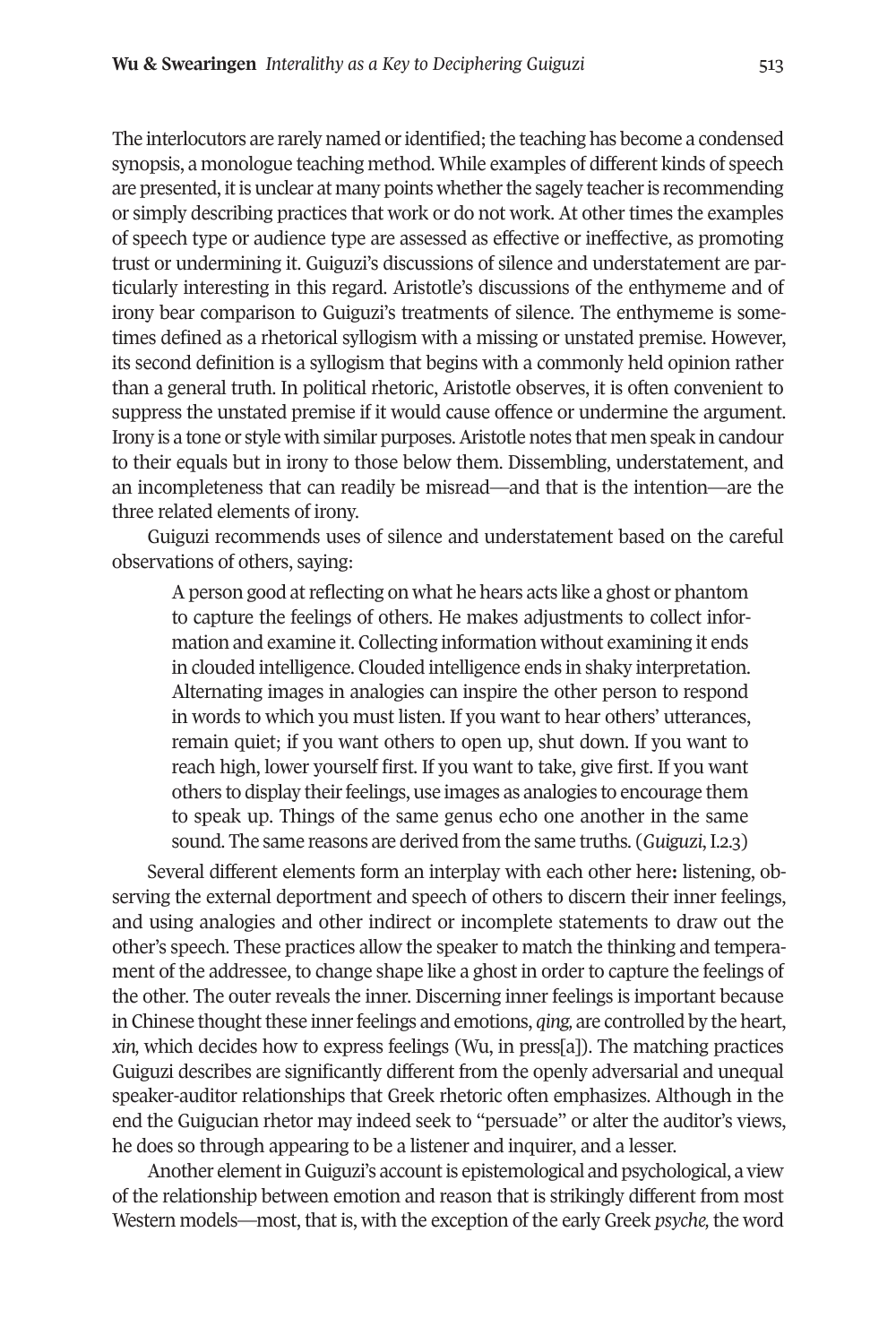for mind/spirit/soulthatis cognate with the German *Geist.*In *psyche* as in *Geist,*reason and "emotion" have not yet been segregated as separate and even opposed faculties. In classical Chinese, *xin* denoted "heart" as the faculty that determines, chooses, and controls thinking, feeling, and spirit (Wu, in press[b]). thus, for Guiguzi the "art of the heart"—*xin shu* (心術)—was a central undertaking of the rhetor. the elements in Guiguzi's presentations of "persuasion" suggest how difficult it is to align it with Western models of adversarial debate and persuasion. the focus is consistently on complementarity and establishing common grounds through observing and matching the interlocutor's feelings and speech. It would be highly reductive and inaccurate to consider this an "appeal to emotions." Likewise, the seemingly rationalist affirmation "The same reasons are derived from the same truths" amplifies another kind of alliance-making. People who share the same views are more likely to work together companionably. by drawing out the views of the interlocutor, the speaker can match his views and move forward with and through those views. "Logic" and "persuasion" are difficult to distinguish or even see in Guiguzi's portraits of successful rhetorical interplay.

An early Greek version of persuasion more compatible with Guiguzi's model is that of Peitho, who in her earliest Greek appearances is a goddess, Aphrodite's daughter, who "beguiles our mortal hearts" (Sappho). Slightly later, the noun *peitho* (persuasion) and the verb *pisteuein* (to persuade, to convince) were used to denote a wide range of rhetorical interactions that included religious incantations, prayers, and songs. These early terms for persuasion had few negative connotations until they were invoked by early critics of rhetoric to denounce the manipulation some saw in the new art of public political speechmaking. In their earliest uses, the Greek words for "persuasion" affirmed the powers of speech to touch the heart and move the mind to conviction. the goal of *pisteuein* was to instill belief, *pistis.* For this reason, the Greek New testament uses *pistis* to denote religious faith and belief. And *pisteuein* is the art not only of political and other secular rhetorical speakers, but of religious leaders as well. Within four centuries *peitho* and *pistis* completed a circuit from largely positive religious meanings concerning belief, to largely negative civic meanings concerning "mere opinion" and "commonplaces," back to positive religious meanings in the New Testament Greek of the first century BCE.

The above comparison shows that we may be looking for persuasion in all the wrong places when we look for practices in Chinese rhetoric that resemble the more negative Western views of rhetoric as manipulation and as a base appeal to emotions. Perhaps we can amplify our vocabulary to include verbs such as "inspiration," "conviction," "change of heart" in talking aboutthe purposes and effects of different kinds ofrhetoric. If persuasion and its many variants are interactive processes, how are they related to logic and argumentation, which are most often presented as sequences of statements and ideas? Argumentation may be the middle stage, for unlike logic, it implies an audience, the presence of someone or something that merits change, demonstration, amplification. Several questions must be addressed in examining Chinese concepts of and words for "logic." Whetheritis regarded as a substance or a sequence, there is no close counterpart in classical Chinese. the "dubious" logic alleged of Guiguzi is dubious only by Western measures. What, then, would be a fruitful approach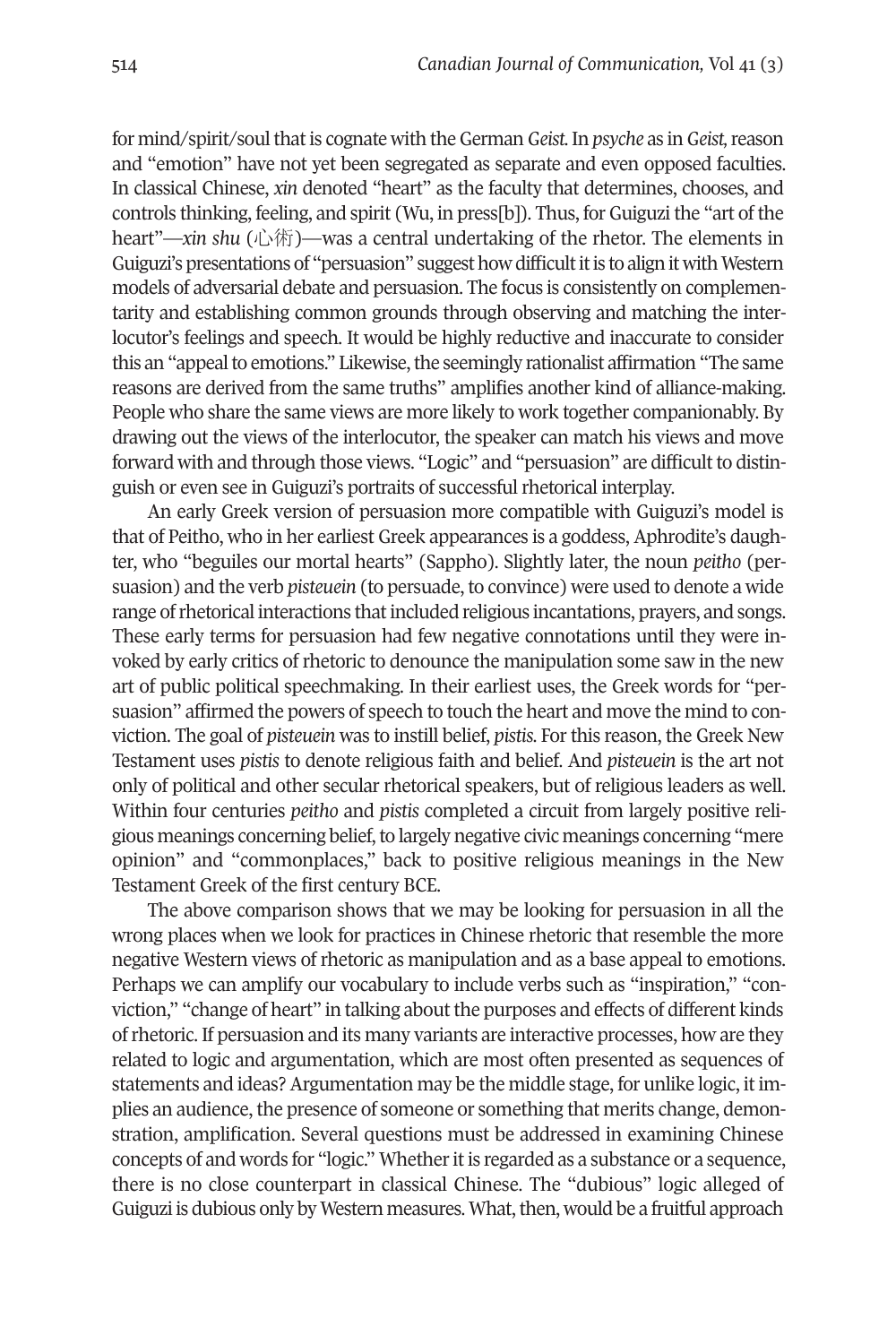to logic in *Guiguzi* and other Chinese rhetorical traditions? the narrow sense of logic as formal logic has no counterpart in Chinese thought (Garrett, 1993b; l. liu, 2009; Matalene, 1985). Informal logic has been used in modern Chinese composition and rhetoric pedagogy; and a discussion of dialectical logic as a valuable practice emerged in the 1930s, deepening the Chinese encounter with Marxism. Recent studies of this recent pedagogical history have provided valuable warnings about indigenous versus Western understandings of logic in China (L. Liu, 2009; You, 2010). The limitations of reasoning by itself are paramount in Guiguzi's teachings. He nearly always emphasizes the value of the speech, its intention, and the virtue of the speaker and listener, or lack thereof. While certain signs and sounds are effective because they resemble one another or are familiarto the listener, they are only part of a larger whole, an irreducibly interactive exchange that cannot be judged by the "content" of the statements alone. Forthis reason the search forlogic in*Guiguzi*, orthe judgmentthatitis dubious, might well be abandoned.

The story of Chu Long exemplifies the practices of Guigucian rhetoric as well as the difficulty of accounting for them in Western terms. the claims of "elliptical" or "dubious" logic ignore the contextual givens that the Chinese reader would fill in. Like Aristotle's enthymeme, or toulmin's warrant, a missing assumption is either so familiar as to need no mention or problematic if mentioned. the structure of analogical and associative rhetoric, and that of similes and metaphors, and allusions to literary touchstones is a well-recognized logic even in Western rhetorics and should not be discounted in *Guiguzi*. the overall emphasis on value and virtue continues to be emphasized in Chinese rhetorics. While *lou ji* was derived phonetically from the English word "logic," the study of logic was first translated as "a study of debate" (*bian xue* 辯学), then "a study of naming" (*ming xue* 名学), afterwards "a study of argument on reasoning/ principles" (*lunli xue* 論理学), and, finally "a study of logic" (*luoji xue* 逻辑学) (*Ci Hai*, 1974, p. 1058). When Chen Wangdao and Zhang Zhigong adapted traditional Chinese rhetoric to the goals of Marxist dialectic, they explained dialectic, as opposed to formal logic, as compatible with familiar Chinese rhetoric: "Meanwhile faced with complicated things and phenomena, we should take note of dialectical logic, namely the unity of opposites and transformation of the two sides of a contradiction into each other" (Z. Zhang, quoted in l. liu, 2009, p. W100). this nonoppositional logic in which opposites are combined and reconciled is very unlike the adversarial logic of Western debate and very unlike the propositional structure of formal logic. It is an ongoing process, ever changing with the contexts that surround it and specifically styled to address those contexts. To illuminate Guigucian rhetoric practiced by Chu long, the charted synthesis of Figure 1 may help.

Chu long exemplifies both the ancient and modern practices of Chinese rhetoric that have been influenced by Guiguzi's theory. Instead of relying on guile and manipulation, he upholds ethics and principles, a common ground shared by a sensible audience who can be led to see the right and wrong before making a crucial decision. His success lies in his ability to demonstrate the right principle and scruples in governance by making a moral appeal to the Dowager Queen through the talk about parental love ("Chu Long," n.d., p. 4). Immediately after the story is a comment on morals by Zi Yi (Tzu-yi  $\neq \chi$ ,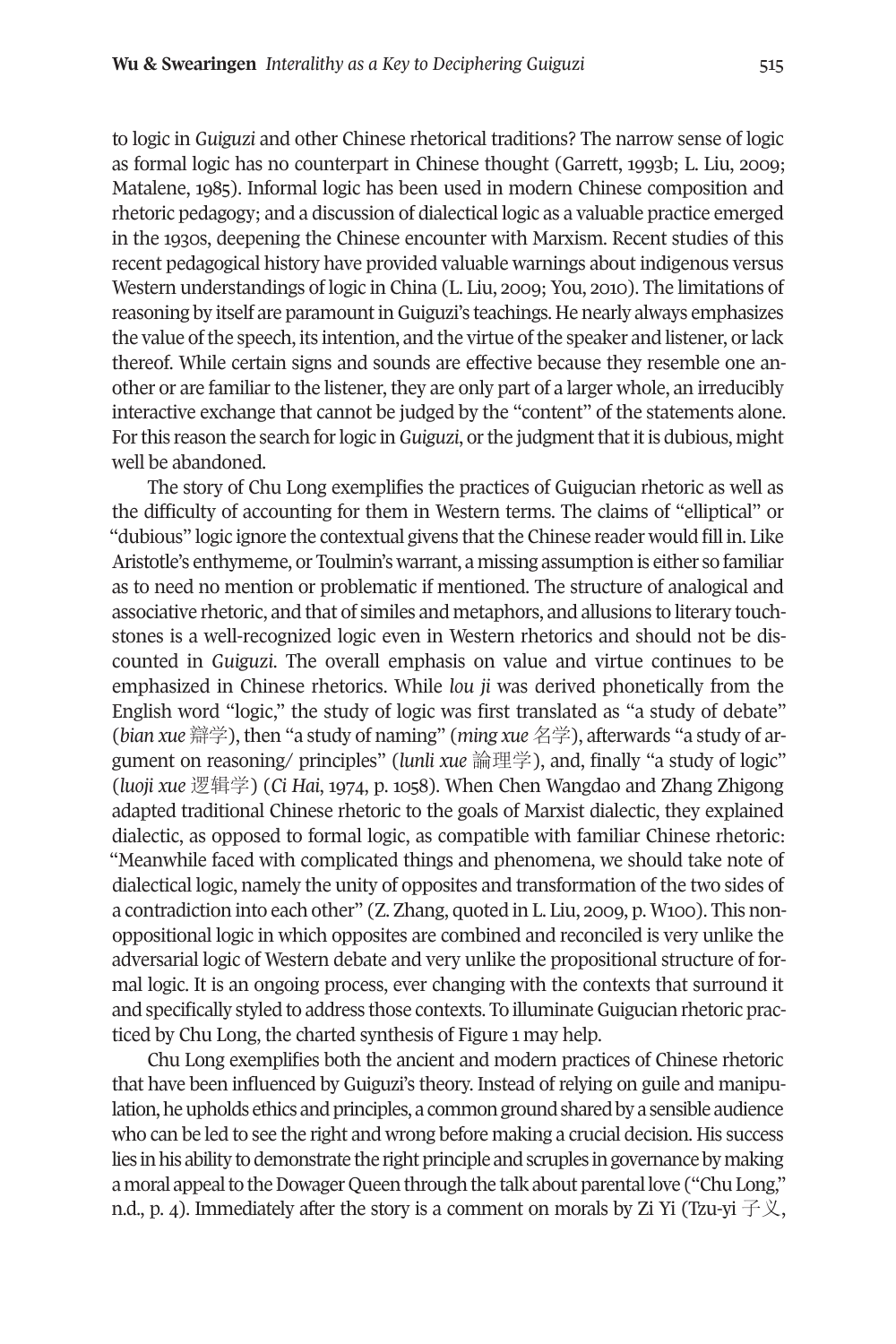## **Figure 1: The Philosophy, Purposes, and Strategies of Guigucian Rhetoric**

| Philosophy        | Yin-yang energies move and balance the process of persuasion as comple-<br>mentary and correlative energies, and not as polarities. Guiguzi says, "All<br>speeches in the yang category begin with lofty topics, while those dealing<br>with yin references rely on low and small matters. Bring yourself down to<br>discuss small matters; elevate yourself to speak about lofty causes.<br>Following these principles, you can make others act in response; you can<br>understand the core issue of each matter; you can talk about anything on<br>any occasion. You can persuade a person (ren $\lambda$ ), a lord (jia 家), or a king.<br>You can persuade the whole world" (Guiguzi, I.1.6).<br>Such a persuader is a master of Dao (the Way) between Heaven and Earth<br>to practice the open-shut (speech-silence) dynamics that correspond to yin<br>and yang (see Guiguzi, I.1.1).                                                                                                                                                                                                                                                                                                                                                                                                                              |
|-------------------|-------------------------------------------------------------------------------------------------------------------------------------------------------------------------------------------------------------------------------------------------------------------------------------------------------------------------------------------------------------------------------------------------------------------------------------------------------------------------------------------------------------------------------------------------------------------------------------------------------------------------------------------------------------------------------------------------------------------------------------------------------------------------------------------------------------------------------------------------------------------------------------------------------------------------------------------------------------------------------------------------------------------------------------------------------------------------------------------------------------------------------------------------------------------------------------------------------------------------------------------------------------------------------------------------------------------------|
| Purpose           | Human connection is the purpose of persuasion. Persuasion fails if a relation-<br>ship with the audience is not built. Guiguzi explains, "When two parties of the<br>same mindset are on friendly terms, they must both have succeeded; when<br>two parties share the same wish and yet are estranged, one of them must<br>have been hurt.  When people benefit from each other, they are friendly;<br>when they cause each other loss, they become estranged" (Guiguzi, II.10.1).                                                                                                                                                                                                                                                                                                                                                                                                                                                                                                                                                                                                                                                                                                                                                                                                                                      |
| <b>Strategies</b> | Listening, analogy, and the selection of a topic in a one-on-one setting are<br>some of the major strategies. Guiguzi teaches, "When listening, the rhetor<br>must hold tight to the word like 'magnet attracting a needle and like the<br>tongue sucking juice out of a cooked bone' to reach an accurate under-<br>standing of the audience" (Guiguzi, I.2.3).<br>Analogy is employed because "[a]ll words reflect images of things; all things<br>are comparable. With images to compare, you can foresee what comes<br>next. Images are reflections of things; comparison means comparing [spo-<br>ken] words" (Guiguzi, I.2.2).<br>Regarding selecting topics, Guiguzi says, "When you speak to an intelligent<br>person, show your knowledge. When you speak to a slow person, use clear<br>statements. When you talk to an eloquent person, generalize key points.<br>When you talk to a person in a powerful position, speak with credibility and<br>authority. When you talk to a rich person, speak about dignity and nobility.<br>When you talk to a poor person, speak about benefits. When you talk to a<br>lower-class person, apply humility. When you talk to a brave person, use in-<br>spirational statements. When you talk to a person who has made mistakes,<br>speak directly" (Guiguzi, II.9.4). |

166–206 CE), a general for the East Han Dynasty famous for his accurate arrow shooting and skilful horse riding. The passage reads: "Tzu-yi, upon hearing this, remarked, 'Sons of rulers are but the flesh of the ruler's flesh. If it is be so that they must not be trusted with favor for no merit, honored without effort given in exchange, or granted gre[at](#page-14-6) wealth, does this not apply even more to the rulers' ministers?'" (Crump, 1998, p. 114).<sup>7</sup> Chu Long's reason for sending the Dowager Queen's son to State Qi as the hostage is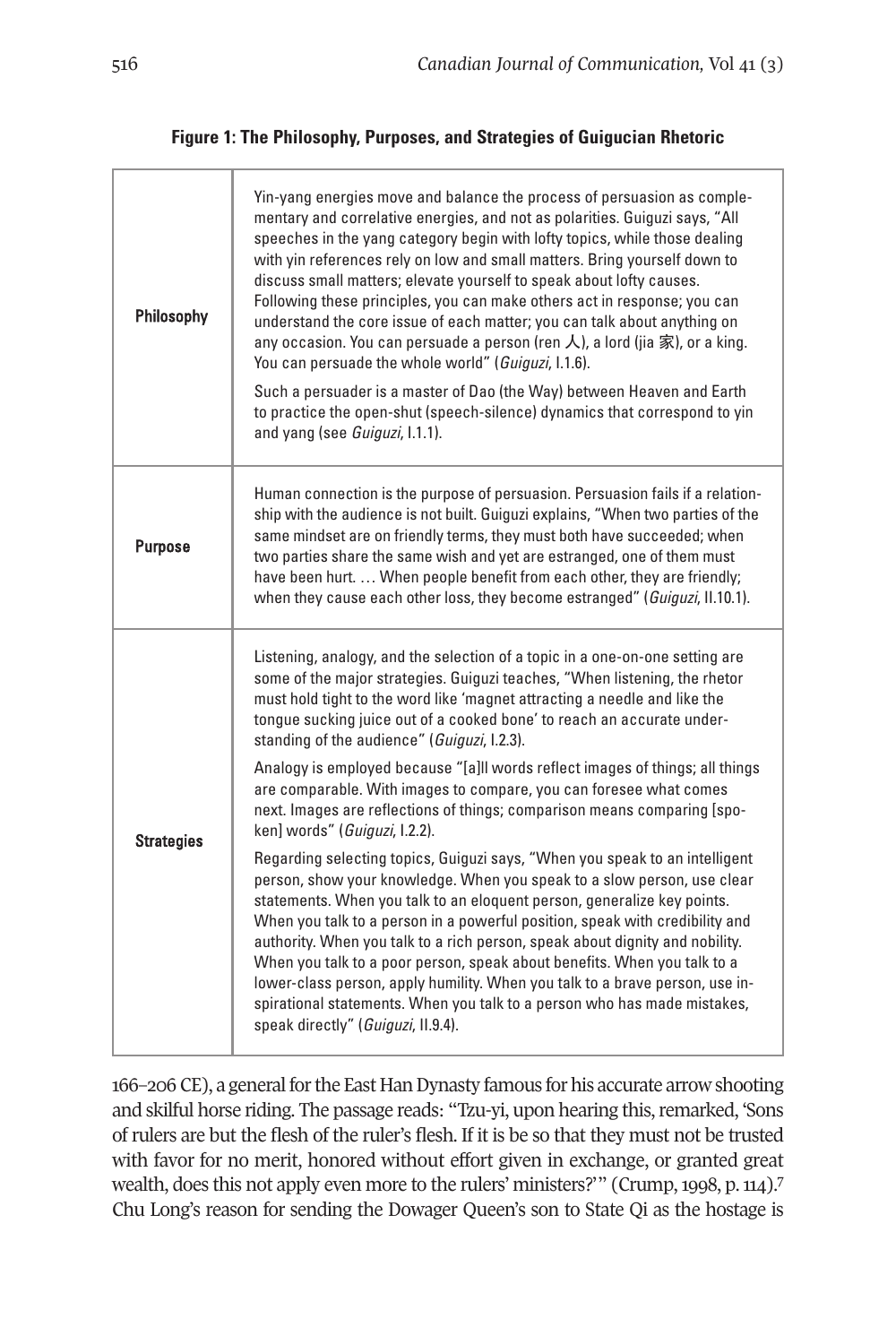grounded on the right principle, which she realizes benefits her position as the new state ruler and her son, the future king, in the long run. today's Chinese believe in similar morals in raising children, saying, "[i]f parents love their children, they should take into consideration children's future and develop their abilities and life skills. Parents should not allow children to depend on them and their powerful connections" ("Chu long," n.d., p. 4). the story currently serves as a chapter in the 10th-grade Chinese-language textbook as a model for morals and communication ("Chu Long," n.d.). This is the ethical value ofGuigucian rhetoric and the sage ofrhetoric inGuiguzi's teaching. He challenges any Western interpretive framework that is grounded solely on Greco-Roman rhetoric, and indeed calls for a renewed hermeneutics of interalogy to clarify the relational rationality of "logical reasoning" in Chinese rhetorical traditions and practices.

## <span id="page-14-2"></span><span id="page-14-1"></span>**Notes**

1. Guiguzi's years of birth and death remain a mystery (Xu, 2008). No accurate record exists. His teaching years have been calculated according to the chronology in *The Cambridge History of Ancient China: From the Origins of Civilization to 221 b.C.* (loewe & Shaughnessy, 1999).

2. Chu Long's story is included in the chapter titled "The Dowager Queen of Zhao as the New Ruler" (趙太后新用事 *Zhao Tai Hou Xin Yong Shi*). but most Chinese refer to it as "Chu long Persuaded the Dowager Queen of Zhao" instead of the chapter title. For story sources, please see the next note.

<span id="page-14-0"></span>3. For a consistent reference, the story is adopted from Gentz (2015), who uses a 2010 translation by Robert Eno. When proper, a cross-reference to Crump's translation is provided. The passage is divided into paragraphs in reference to a Chinese version of *Zhan Guo Ce* (X. liu, 2005).

<span id="page-14-3"></span>4. James Crump (1998) translated the sentence as "but while I was excusing my absence forthis reason, it occurred to me that perhaps your Majesty's own comfort might be similarly impaired, which is why I asked [for an] audience" (p. 112).

<span id="page-14-5"></span><span id="page-14-4"></span>5. the date of olberding's essay was provided by the author via private communication.

6. there are many such phrasings among the pre-Socratic teachings cited here. All are taken from Kathleen Freeman, *Ancilla to the Pre-Socratic Philosophers* (1948).

<span id="page-14-6"></span>7. this passage is missing from the story in Gentz's quotation (2015, p. 1012).

## **References**

- Chen, Changshu. (2014). *Guo yu cihui yanjiu*《国语词汇研究》[A study of lexicon in *Guo Yu*]. beijing: Zhongguo shehui hexue chubanshe [China Social Science Press].
- Chen, Puqing. (2005). *Guiguizi xiangjie*《鬼谷子详解》[A comprehensive commentary on *Guiguzi*]. Changsha, Hunan: yuelu shushe [yuelu Press].
- Chen, tongsheng. (2015). *Guo Yu*《国语》(2nd ed.). beijing: Zhonghua shuju [China Press].

Chu long. (n.d.). Persuaded the dowager Queen of Zhao. Url: [http://www.gushiwen.org/gushiwen](http://www.gushiwen.org/gushiwen_e7f9a783a1.aspx) [\\_e7f9a783a1.aspx?WebShielddrSessionVerify=Nopjr4txotcQtWuwNGXU](http://www.gushiwen.org/gushiwen_e7f9a783a1.aspx)[January 31, 2016].

- *Ci Hai*《辞海》[the Chinese encyclopedia]. (1974). Shanghai: Shanghai Cishu chubanshe [Shanghai Press of Reference Books].
- Coyle, daniel. (1999). *Guiguzi* 鬼谷子: on the cosmological axes of Chinese persuasion. Unpublished doctoral dissertation. University of Hawaii, Honolulu.

Crump, J.I. (1964). *Intrigues*. Ann Arbor, MI: University of Michigan Press.

- Crump, J.I. (ed. & trans.). (1998). *Legends of the warring states*. Ann Arbor, MI: University of Michigan Press.
- derrida, Jacques. (1976). *Of grammatology* (G.C. Spivak, trans.). baltimore, Md: Johns Hopkins University Press.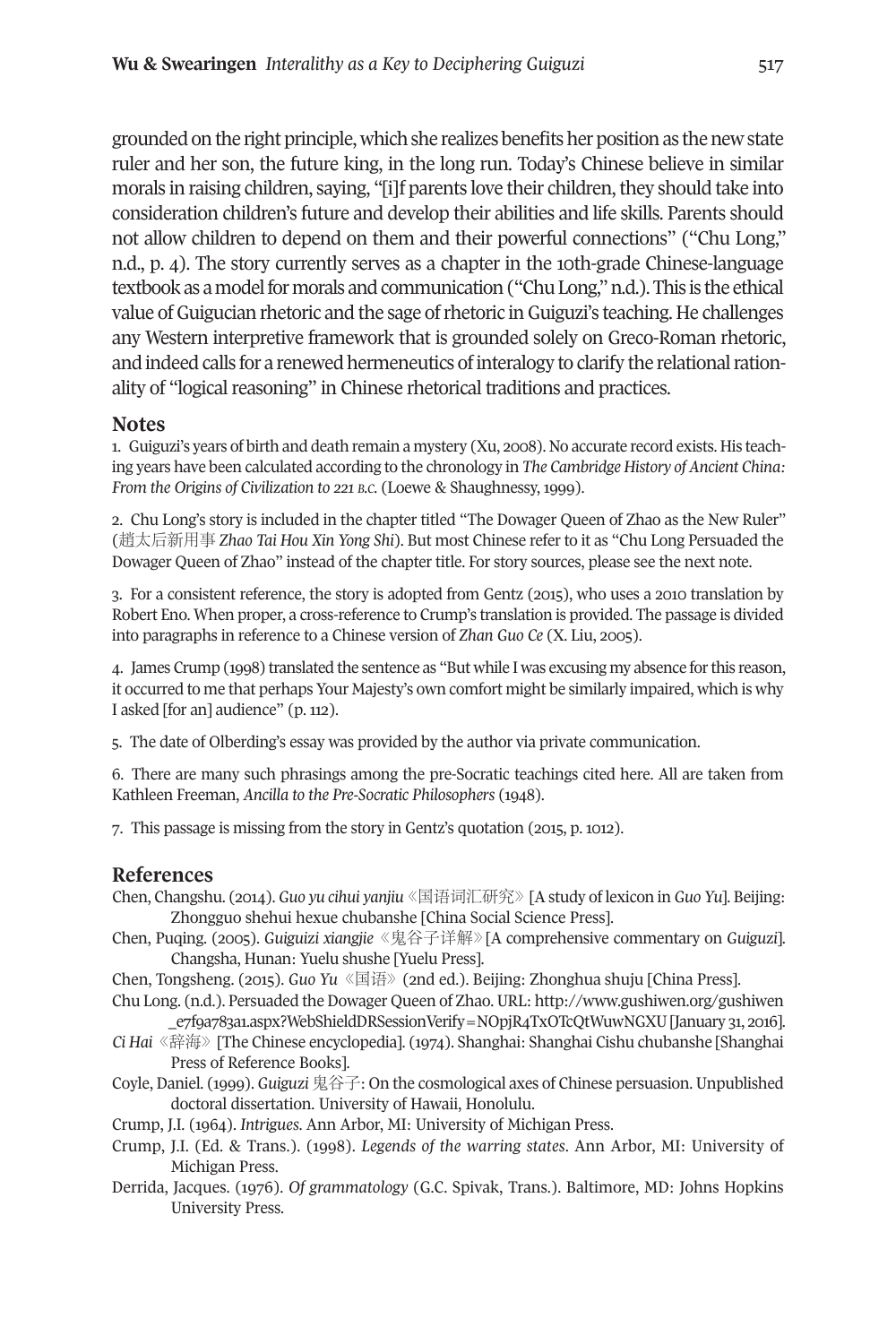- Forke, Afred. (1901). the Chinese sophists. *Journal of the North China branch of the Royal Asiantic Society, 34*(2), 1–100.
- Freeman, Kathleen. (1948). *Ancilla to the pre-Socratic philosophers*. Cambridge, MA: Harvard University Press.
- Garrett, Mary M. (1993a). 'Pathos' reconsidered from the perspective of classical Chinese rhetorical theories. *Quarterly Journal of Speech, 79*(1), 13–39.
- Garrett, Mary M. (1993b). Classical Chinese rhetorical conceptualization of argumentation and persuasion. *Argumentation and Advocacy, 29*(3), 105–115.
- Gentz, Joachim. (2015). Rhetoric as the art of listening: Concepts of persuasion in the first eleven chapters of the *Guiguzi*. *Asiatische Studien—Études Asiantiques, 68*(4), 1001–1091.
- *Guiguzi, China's first treatise on rhetoric: A translation and commentary*. (In press). (H. Wu, trans.; H. Wu & C. J. Swearingen, Eds.). Carbondale, IL: Southern Illinois University Press.
- Jullien, François. (1995). *The propensity of things: Toward a history of efficacy in China* (Janet lloyd, Trans.). New York, NY: Zone Books.
- Jullien, François. (2004). *A treatise on efficacy*. (Janet lloyd, trans.). Honolulu, HI: University of Hawaii Press.
- Kirkpatrick, Andy. (1995). Chinese rhetoric: Methods of argument. *Multilingua, 14*(3), 271–295.
- Kirkpatrick, Andy & Xu, Zhichang. (2012). Chinese rhetoric and writing: An introduction for language teachers. *The WAC Clearinghouse*. Url: [http://wac.colostate.edu/books/kirkpatrick](http://wac.colostate.edu/books/kirkpatrick_xu/) [\\_xu/](http://wac.colostate.edu/books/kirkpatrick_xu/) [July 30, 2015].
- li, Jia. (2015). *Guo yu yanjiu*《國語硏究》[A study of *Guo Yu*]. beijing: China Social Science Press.
- liu, Haiwen & liu, Haitao. (1996). Zhanguo shiqi de shiyong moulue jiaoyujia—Guiguzi [the master of pragmatic warfare strategies in the Warring States period: Guiguzi]. *Shixue yuekan* [*Historical Review Monthly*], *4,* 13–18.
- liu, lu. (2009). *Luoji* (logic) in contemporary Chinese rhetoric and composition: A contextualized glimpse. Symposium. *College Composition and Communication, 60*(4), W98–W106. Url: http://www.ncte.org/library/NCTEFiles/Resources/Journals/CCC/0604-june09 [/CCC0604Symposium.pdf](http://www.ncte.org/library/NCTEFiles/Resources/Journals/CCC/0604-june09/CCC0604Symposium.pdf) [April 23, 2016].

liu, Xiang. (2005). *Zhan Guo Ce*《戰國策》(W. He & y. Hou, eds.). Jinan, Shandong: Qilu Shushe. loewe, Michael & Shaughnessy, edward l. (1999). *The Cambridge history of ancient china: From the origins of civilization to 221 b.C.* New york, Ny: Cambridge University Press.

- lu, Xing. (1998). *Rhetoric in ancient China fifth to third century b.C.E.: A comparison with classical Greek rhetoric*. Columbia, SC: University of South Carolina Press.
- Matalene, Carolyn. (1985). Contrastive rhetoric: An American writing teacher in China. *College English, 47,* 789–808.
- olberding, Garret. (2002). efficacious persuasion in the *Guiguzi*. *Communication Cache*, 1–19. Url: [http://www.communicationcache.com/uploads/1/0/8/8/10887248/efficacious\\_persuasion](http://www.communicationcache.com/uploads/1/0/8/8/10887248/efficacious_persuasion_in_the_guiguzi.pdf) [\\_in\\_the\\_guiguzi.pdf](http://www.communicationcache.com/uploads/1/0/8/8/10887248/efficacious_persuasion_in_the_guiguzi.pdf) [July 22, 2015].
- Shang, Geling. (2015, April). Interality shows through: An introduction to interality. *China Media Research, 11*(2), 68–79.
- Shi, Ji. (2013). *Guo yu wenxue yanjiu*《国语文学研究》[A study of Guo yu as literature]. beijing: China Social Science Press.
- Spence, Jonathan. (1994). *The memory palace of Matteo Ricci.* New york, Ny: Penguin.
- Ssu-Ma, Ch'ien. (1994). *The grand scribe'srecords: Vol. 7* (H.N. William, ed.). bloomington, IN: Indiana University Press.
- Wu, Hui. (In press[a]). Redrawing the map of rhetoric: introducing *Guiguzi*." In (Hui Wu, Trans.; H. Wu & C. J. Swearingen, eds. *Guiguzi, China's first treatise on rhetoric: A translation and commentary*. (pp. 1–31). Carbondale, Il: Southern Illinois University Press.
- Wu, Hui. (In press[b]) Glossary of Guiguzi's rhetorical terms. In (Hui Wu, Trans.; H. Wu & C. J. Swearingen, eds. *Guiguzi, China's first treatise on rhetoric: A translation and commentary*. (pp. 155–158). Carbondale, Il: Southern Illinois University Press.
- Xu, Fuhong. (2008). *Guiguzi yanjiu*《鬼谷子研究》[A study of *Guiguzi*]. Shanghai: Shanghai guji chubanshe [Shanghai Classics Press].